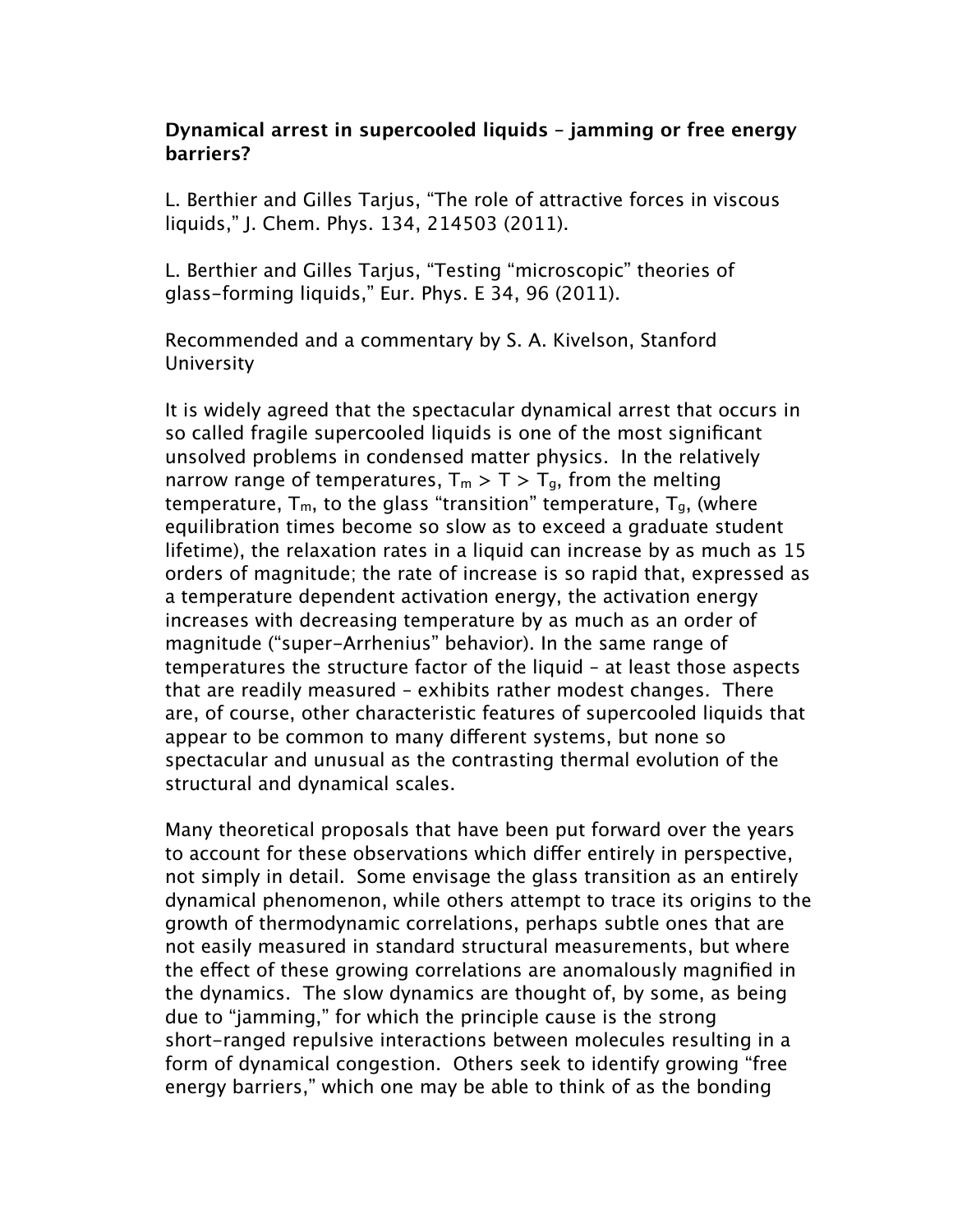energy that holds a group of molecules together in a cluster of one sort or another.

One problem with choosing among the various theoretical approaches is that they rarely are well enough developed that definitive tests can be carried out. Moreover, they often are built around "ideals" that are not directly accessible to experiment, such as an inaccessible "ideal glass transition temperature" or "jamming point" at a temperature below  $T<sub>g</sub>$  (which is therefore dynamically unreachable), or a putative "avoided critical point," which is posited to be a feature of a system in which some small but essential physical interaction (e.g. "frustration") or process (e.g. "hopping") is artificially set equal to zero. Another problem is that in experiment, it is typically not possible to change a single physically parameter in a controlled fashion while holding other parameters fixed.

In this context, recent numerical experiments of Berthier and Tarjus have yielded a remarkably clear-cut and highly suggestive result. These authors have studied two model liquids consisting of a two species mixture of spherically symmetric particles with ratio of concentrations, 80:20, chosen for its known robustness against crystallization. In the first model A, the particles interact through a standard Lennard-Jones potential with a strong short-range repulsive piece and a weaker, longer-range attractive piece. In the second model B, the longer-range attractive piece of the interaction is omitted, so the interaction is purely repulsive, and vanishes beyond a core radius.

As anticipated in the liquid state theory of Anderson, Chandler, and Weeks, the simulations show that the equation of state and the static structure factor of the two models are nearly identical, corroborating the view that it is the strong repulsive interactions that dominate the thermodynamic properties of liquids. However, the dynamical properties of the two models difer enormously in the relevant range of temperatures – the relaxation time grows much faster with decreasing temperature in model A than in model B, despite their structural similarities. Moreover, the apparent activation energy in model A is much more strongly temperature dependent than in model B, i.e. model A is more "fragile" than model B. These are not subtle effects: at low temperatures, the relaxation rate in model A is many orders of magnitude smaller than that of model B, despite their very similar structures.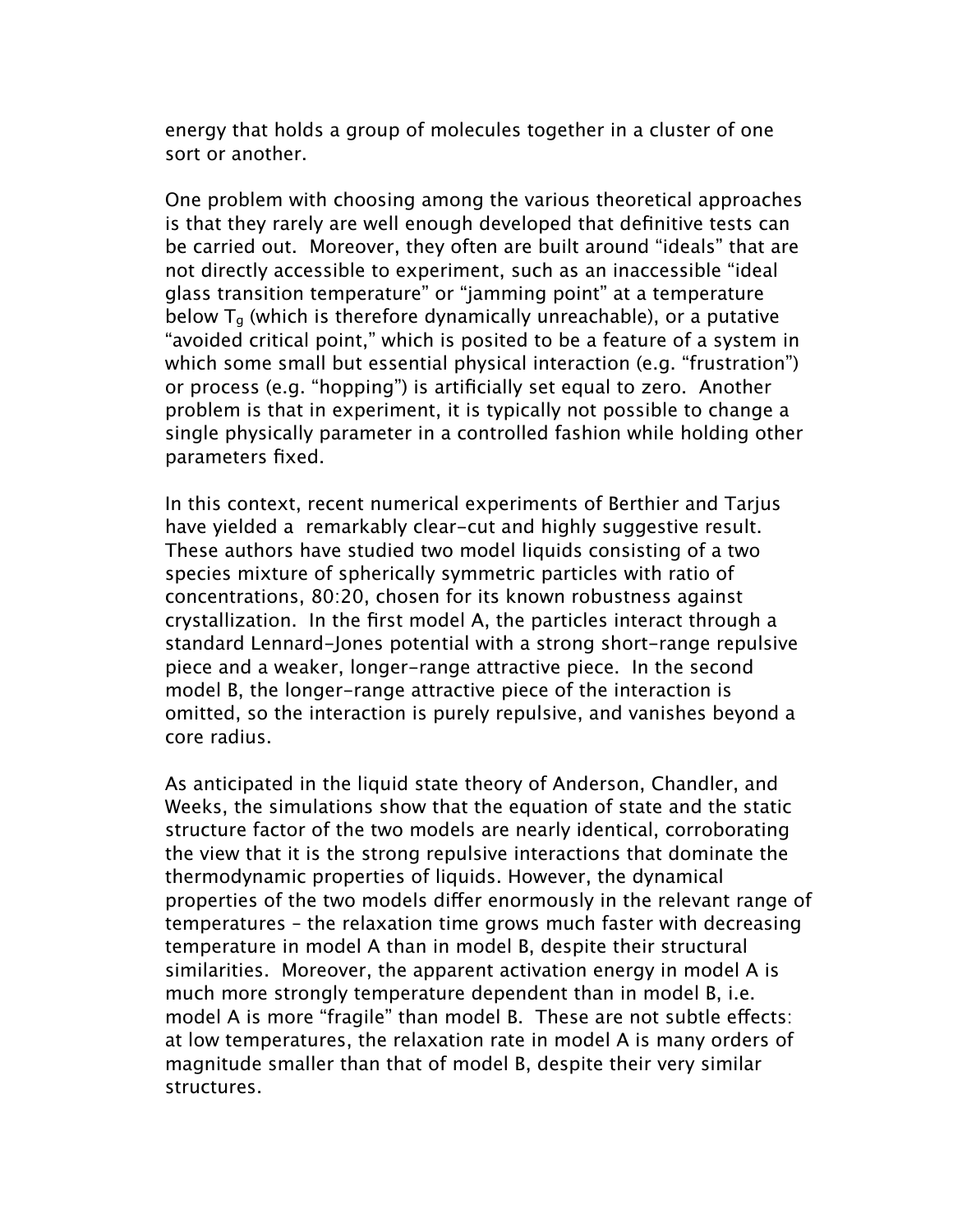Numerical experiments have the advantage that particular parameters governing the dynamics can be changed in known ways, independent of other parameters. However, there are always issues with numerical experiments, of which the most problematic for studies of supercooled liquids is the relatively short time window that is accessible this way (in comparison to what is possible in real-world experiments.) However, given the clear and unambiguous character of the results obtained by Berthier and Tarjus, there is no reason to doubt that their results teach us lessons that are relevant to real-world experiments, as well. There are two clear implications of these results that talk to matters of theoretical perspective on the problem: 1) Given the extremely similar static structure factors and diferent relaxation rates observed in the two models, it seems unlikely that any theory (such as the famous "mode coupling theory") which purports to derive a direct "microscopic" relation between these two quantities can be accepted in any literal sense. If there is to be any direct causal relation between the growth of thermodynamic correlations and the dynamical arrest, it must involve more subtle (perhaps several body) thermodynamic correlations. (This aspect of the results extend earlier results discussed in a previous JCCM posting [3].) 2) Any simple relation between the slow dynamics and a jamming transition involving only the repulsive interactions between particles (truncated beyond an atomic distance as in model B) seems difficult to reconcile with the present results, as well. The growing barriers that give rise to the "super-Arrhenius" slowing-down of the dynamics upon approach to the glass transition must involve crossing of barriers associated with some sort of collective "bonding" involving also the attractive and/or longer-ranged interactions between particles.

The glass transition is a subtle problem, and the theoretical approaches to it are multifaceted, so it is unlikely that any particular theory has been falsified by the present findings – however, for several diferent approaches, the findings of Berthier and Tarjus represent a significant new hurdle that should be confronted seriously.

[1] L. Berthier and Gilles Tarius, "The role of attractive forces in viscous liquids," J. Chem. Phys. **134**, 214503 (2011).

[2] L. Berthier and Gilles Tarjus, "Testing "microscopic" theories of glass-forming liquids," Eur. Phys. E **34**, 96 (2011).